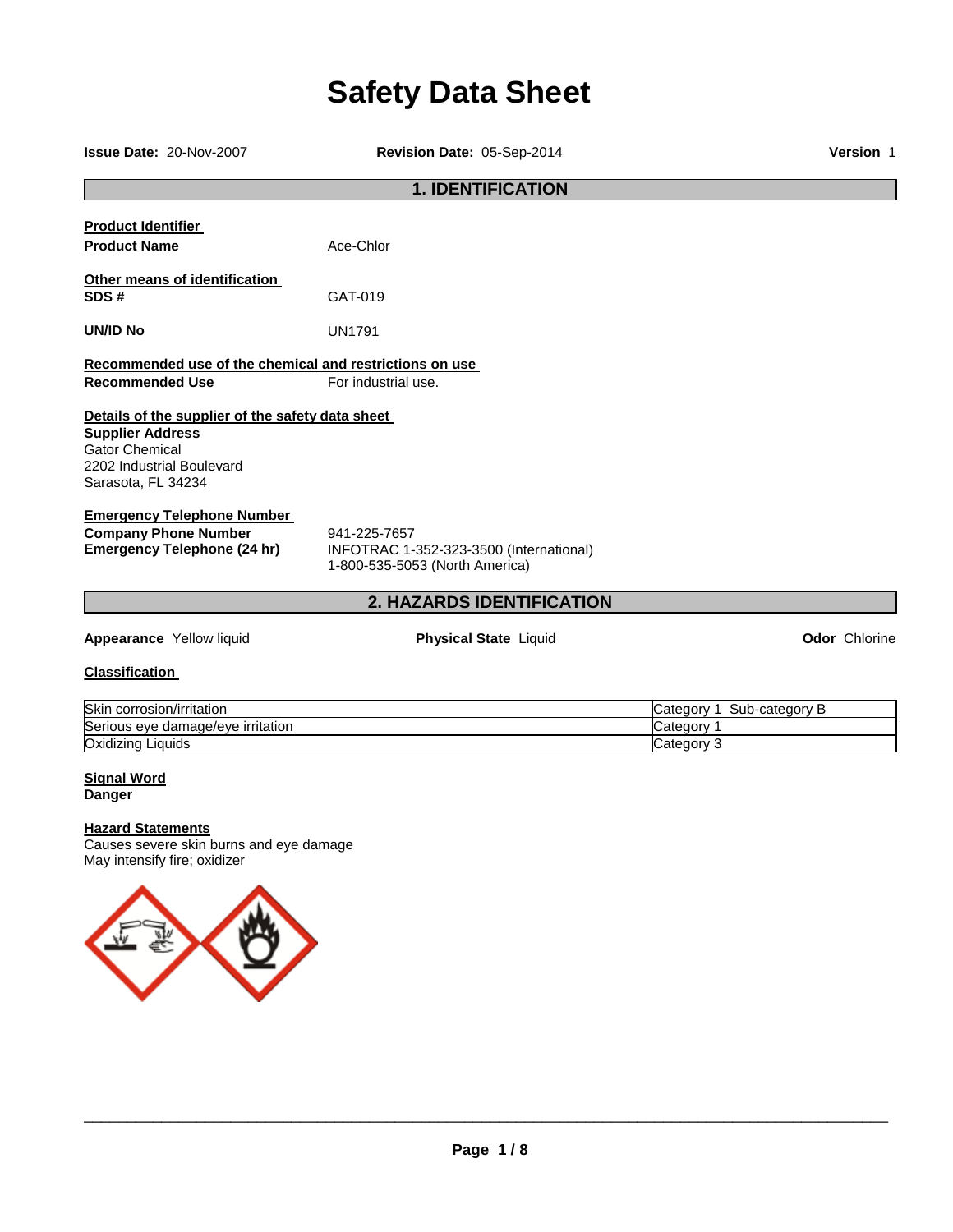# **Precautionary Statements - Prevention**

Do not breathe dust/fume/gas/mist/vapors/spray Wash face, hands and any exposed skin thoroughly after handling Wear protective gloves/protective clothing/eye protection/face protection Keep away from heat Keep/Store away from clothing/heat/combustible materials Take any precaution to avoid mixing with combustibles/heat

#### **Precautionary Statements - Response**

IF IN EYES: Rinse cautiously with water for several minutes. Remove contact lenses, if present and easy to do. Continue rinsing Immediately call a poison center or doctor/physician IF ON SKIN (or hair): Remove/Take off immediately all contaminated clothing. Rinse skin with water/shower Wash contaminated clothing before reuse Get medical attention IF INHALED: Remove victim to fresh air and keep at rest in a position comfortable for breathing Immediately call a poison center or doctor/physician IF SWALLOWED: rinse mouth. Do NOT induce vomiting Immediately call a poison center or doctor/physician In case of fire: Use water to extinguish

\_\_\_\_\_\_\_\_\_\_\_\_\_\_\_\_\_\_\_\_\_\_\_\_\_\_\_\_\_\_\_\_\_\_\_\_\_\_\_\_\_\_\_\_\_\_\_\_\_\_\_\_\_\_\_\_\_\_\_\_\_\_\_\_\_\_\_\_\_\_\_\_\_\_\_\_\_\_\_\_\_\_\_\_\_\_\_\_\_\_\_\_\_

## **Precautionary Statements - Storage**

Store locked up

# **Precautionary Statements - Disposal**

Dispose of contents/container to an approved waste disposal plant

#### **Other Hazards**

Very toxic to aquatic life with long lasting effects

# **3. COMPOSITION/INFORMATION ON INGREDIENTS**

| <b>Chemical Name</b>   | CAS No                         | Weight-%                    |
|------------------------|--------------------------------|-----------------------------|
| hypochlorite<br>odiumد | 7681<br>$-52-9$                | $-$<br>$\overline{A}$<br>5. |
| Sodium hvdroxide       | <u>ຳລັດ</u><br>1310-7.<br>ے-ت∨ | ∼                           |

\*\*If Chemical Name/CAS No is "proprietary" and/or Weight-% is listed as a range, the specific chemical identity and/or percentage of composition has been withheld as a trade secret.\*\*

# **4. FIRST-AID MEASURES**

#### **First Aid Measures**

| <b>Eye Contact</b>  | IF IN EYES: Rinse cautiously with water for several minutes. Remove contact lenses, if<br>present and easy to do. Continue rinsing. Immediately call a poison center or<br>doctor/physician.                                                                                                                                                |
|---------------------|---------------------------------------------------------------------------------------------------------------------------------------------------------------------------------------------------------------------------------------------------------------------------------------------------------------------------------------------|
| <b>Skin Contact</b> | IF ON SKIN (or hair): Remove/Take off immediately all contaminated clothing. Rinse skin<br>with water/shower. DO NOT attempt to neutralize with chemical agents. Wash<br>contaminated clothing before reuse. Get medical attention.                                                                                                         |
| <b>Inhalation</b>   | IF INHALED: Remove victim to fresh air and keep at rest in a position comfortable for<br>breathing. If breathing has stopped, give artificial respiration. If breathing is difficult, give<br>oxygen. If conscious and alert, wash mouth and nasal passages with water repeatedly.<br>Immediately call a poison center or doctor/physician. |
| Ingestion           | IF SWALLOWED: rinse mouth. Do NOT induce vomiting. Give large quantities of water.<br>Never give anything by mouth to an unconscious person. If vomiting occurs spontaneously,<br>keep head below hips to prevent aspirating vomitus into lungs. Immediately call a poison<br>center or doctor/physician.                                   |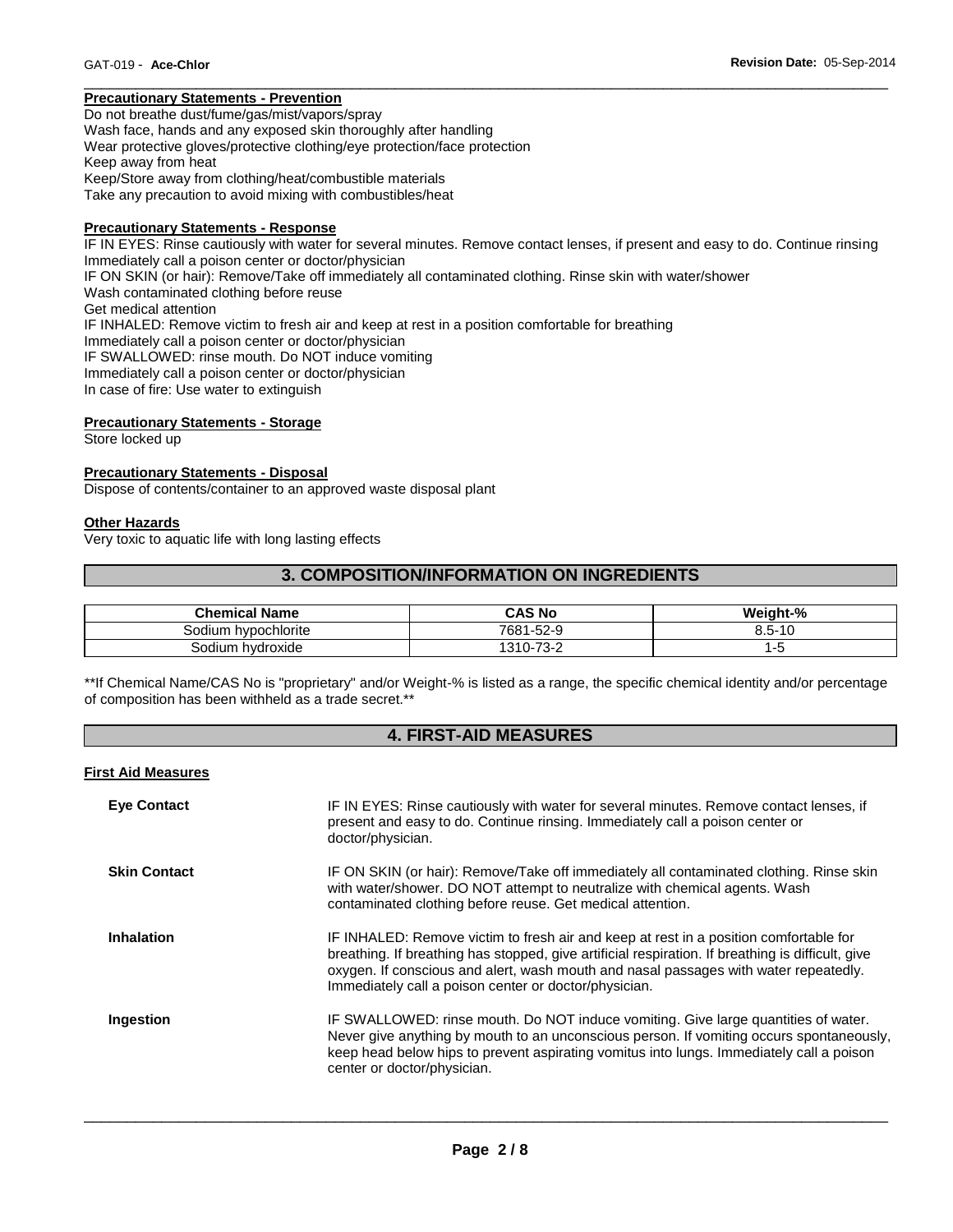#### **Most important symptoms and effects**

**Symptoms** EYES: CORROSIVE; contact with eyes is painful and irritating and will cause chemical burns, eye damage, blindness.

> SKIN: Corrosive: chemical burns may result from contact. Repeated or prolonged skin contact may cause skin damage.

INHALATION: Corrosive and irritating to upper respiratory tract and mucous membranes. May cause severe irritation and sneezing. Prolonged or repeated overexposure by inhalation may cause pneumonia, lung damage, damage to respiratory system, even death.

INGESTION: Corrosive and irritating to digestive tract; may cause severe irritation, tissue ulceration, gastrointestinal damage, circulatory collapse, convulsions, coma, even death.

# **Indication of any immediate medical attention and special treatment needed**

| <b>Notes to Physician</b> | MEDICAL CONDITIONS GENERALLY AGGRAVATED BY EXPOSURE: Preexisting skin,          |  |  |
|---------------------------|---------------------------------------------------------------------------------|--|--|
|                           | eye, or respiratory disorders may become aggravated through prolonged exposure. |  |  |

\_\_\_\_\_\_\_\_\_\_\_\_\_\_\_\_\_\_\_\_\_\_\_\_\_\_\_\_\_\_\_\_\_\_\_\_\_\_\_\_\_\_\_\_\_\_\_\_\_\_\_\_\_\_\_\_\_\_\_\_\_\_\_\_\_\_\_\_\_\_\_\_\_\_\_\_\_\_\_\_\_\_\_\_\_\_\_\_\_\_\_\_\_

# **5. FIRE-FIGHTING MEASURES**

#### **Suitable Extinguishing Media**

Water. Water spray (fog).

**Unsuitable Extinguishing Media** Not determined.

#### **Specific Hazards Arising from the Chemical**

Product does not burn, but can provide oxygen, which can intensify a fire. Product is an oxidizer. It may react vigorously with organics or other materials resulting in an explosion and fire. Combustion products may be toxic.

**Hazardous Combustion Products** Chlorine gas. Hydrocarbons. Smoke, fumes or vapors, and oxides of carbon.

#### **Protective equipment and precautions for firefighters**

Evacuate non-essential personnel from area to prevent human exposure to fire, smoke, fumes or products of combustion. As in any fire, wear self-contained breathing apparatus pressure-demand, MSHA/NIOSH (approved or equivalent) and full protective gear.

# **6. ACCIDENTAL RELEASE MEASURES**

#### **Personal precautions, protective equipment and emergency procedures**

| <b>Personal Precautions</b>      | Use personal protective equipment as required.                                                                                                                      |
|----------------------------------|---------------------------------------------------------------------------------------------------------------------------------------------------------------------|
| <b>Environmental Precautions</b> | Prevent from entering into soil, ditches, sewers, waterways and/or groundwater. See<br>Section 12, Ecological Information. See Section 13: DISPOSAL CONSIDERATIONS. |

## **Methods and material for containment and cleaning up**

**Methods for Containment** Prevent further leakage or spillage if safe to do so.

**Methods for Clean-Up Evacuate non-essential personnel and eliminate ignition sources. Shut off source of leak** only if safe to do so. Contain spill and recover free product. To clean up residue, add reducing agents such as bisulfites or ferrous salt solutions. Some heat will be produced. Maintain pH on alkaline side (>7.5) and dilute with large quantities of water. For spills in excess of allowable limits, refer to CERCLA 40 CFR 302 for detailed instructions.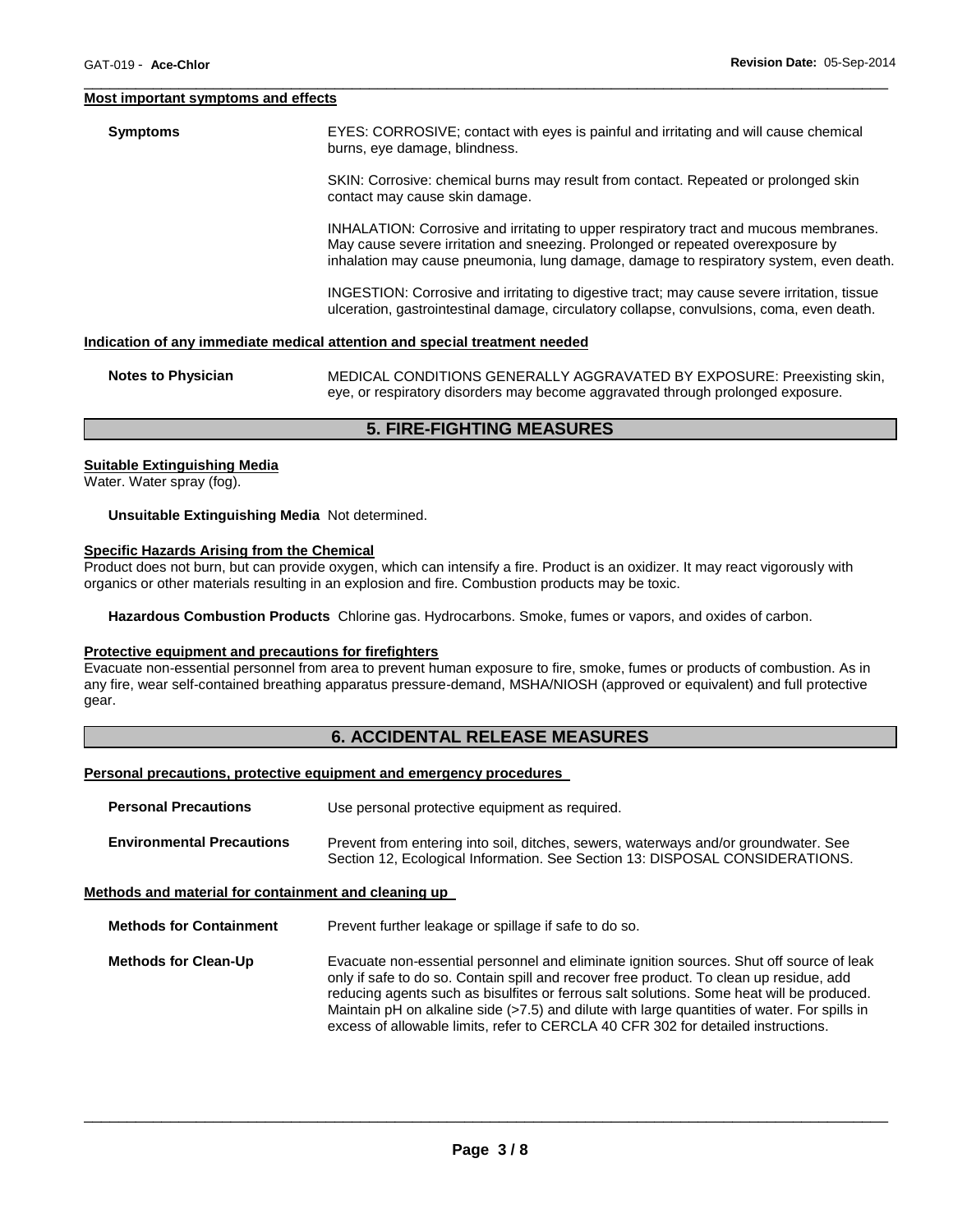# \_\_\_\_\_\_\_\_\_\_\_\_\_\_\_\_\_\_\_\_\_\_\_\_\_\_\_\_\_\_\_\_\_\_\_\_\_\_\_\_\_\_\_\_\_\_\_\_\_\_\_\_\_\_\_\_\_\_\_\_\_\_\_\_\_\_\_\_\_\_\_\_\_\_\_\_\_\_\_\_\_\_\_\_\_\_\_\_\_\_\_\_\_ **7. HANDLING AND STORAGE**

# **Precautions for safe handling**

| Advice on Safe Handling                                      | Handle in accordance with good industrial hygiene and safety practice. Avoid contact with<br>skin, eyes or clothing. Use personal protection recommended in Section 8. Do not breathe<br>dust/fume/gas/mist/vapors/spray. Wash face, hands, and any exposed skin thoroughly after<br>handling. Keep away from heat. Keep/Store away from clothing/heat/combustible materials.<br>Take any precaution to avoid mixing with combustibles. Keep containers closed when not in<br>use. |
|--------------------------------------------------------------|------------------------------------------------------------------------------------------------------------------------------------------------------------------------------------------------------------------------------------------------------------------------------------------------------------------------------------------------------------------------------------------------------------------------------------------------------------------------------------|
| Conditions for safe storage, including any incompatibilities |                                                                                                                                                                                                                                                                                                                                                                                                                                                                                    |
| <b>Storage Conditions</b>                                    | Keep container tightly closed and store in a cool, dry and well-ventilated place. Store locked<br>up. Keep away from direct sunlight and heat. Keep away from oxidizers and incompatible<br>materials.                                                                                                                                                                                                                                                                             |
| <b>Incompatible Materials</b>                                | Amphoteric metals. Aluminum. Copper. Zinc. Brass. Strong reducing agents. Hydrogen.                                                                                                                                                                                                                                                                                                                                                                                                |

# **8. EXPOSURE CONTROLS/PERSONAL PROTECTION**

Hydrocarbons. Organic mixtures.

Hydrazine. Sulfides. Sulfites. Nitrites. Inorganic acids. Organic acids. Organic bases.

# **Exposure Guidelines**

| <b>Chemical Name</b> | <b>ACGIH TLV</b>             | <b>OSHA PEL</b>                        | <b>NIOSH IDLH</b>            |
|----------------------|------------------------------|----------------------------------------|------------------------------|
| Sodium hvdroxide     | Ceiling: 2 mg/m <sup>3</sup> | TWA: $2 \text{ mg/m}^3$                | IDLH: $10 \text{ mg/m}^3$    |
| 1310-73-2            |                              | (vacated) Ceiling: 2 mg/m <sup>3</sup> | Ceiling: 2 mg/m <sup>3</sup> |

# **Appropriate engineering controls**

| <b>Engineering Controls</b>     | Ensure adequate ventilation, especially in confined areas. Eyewash stations. Showers.                                                                                                                                                                                                                                                                                                                                             |  |
|---------------------------------|-----------------------------------------------------------------------------------------------------------------------------------------------------------------------------------------------------------------------------------------------------------------------------------------------------------------------------------------------------------------------------------------------------------------------------------|--|
|                                 | Individual protection measures, such as personal protective equipment                                                                                                                                                                                                                                                                                                                                                             |  |
| <b>Eve/Face Protection</b>      | Wear chemical goggles and face shield.                                                                                                                                                                                                                                                                                                                                                                                            |  |
| <b>Skin and Body Protection</b> | Neoprene, butyl or nitrile rubber gloves with cuffs. Coveralls, apron or other equipment<br>should be worn to minimize skin contact.                                                                                                                                                                                                                                                                                              |  |
| <b>Respiratory Protection</b>   | If exposure limits are exceeded, or if exposure may occur, use a NIOSH/MSHA respirator<br>approved for your conditions of exposure. Refer to the most recent NIOSH publications<br>concerning chemical compliance with OSHA requirements in 29 CFR 1310.134 or<br>European Standard EN 149 for complete regulations. For emergencies, a NIOSH/MSHA<br>approved positive pressure breathing apparatus should be readily available. |  |

**General Hygiene Considerations** Handle in accordance with good industrial hygiene and safety practice.

# **9. PHYSICAL AND CHEMICAL PROPERTIES**

# **Information on basic physical and chemical properties**

| <b>Physical State</b> |  |
|-----------------------|--|
| <b>Appearance</b>     |  |
| Color                 |  |

Liquid

**Applicative Vellow liquid**<br> **Applicative Codor Threshold**<br> **Codor Threshold** Mot determined **Odor Threshold**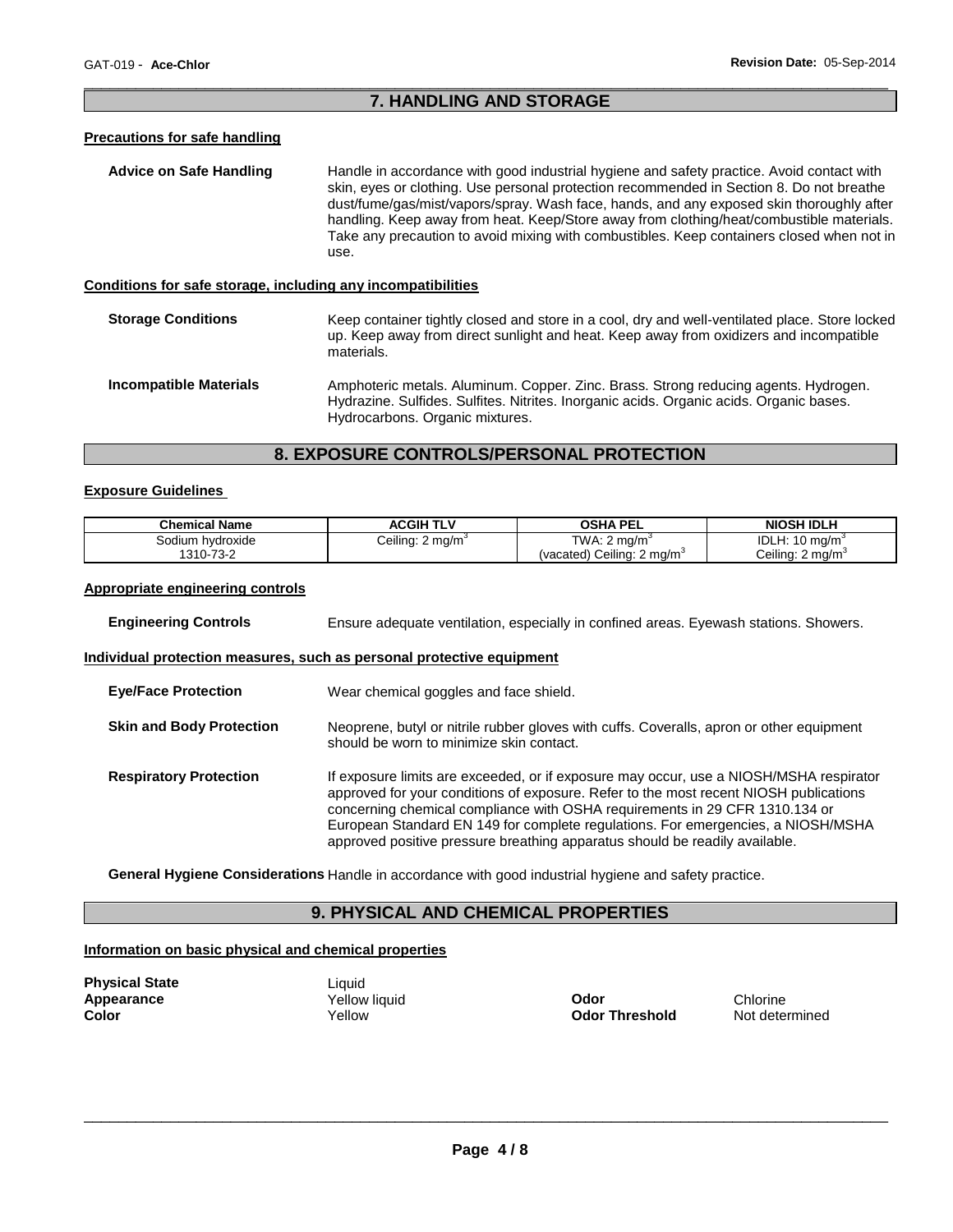| <b>Property</b><br>рH<br><b>Melting Point/Freezing Point</b><br><b>Boiling Point/Boiling Range</b>                                                       | Values<br>12.8<br>Not determined<br>100°C / 212°F                                      | Remarks • Method         |
|----------------------------------------------------------------------------------------------------------------------------------------------------------|----------------------------------------------------------------------------------------|--------------------------|
| <b>Flash Point</b><br><b>Evaporation Rate</b><br>Flammability (Solid, Gas)<br><b>Upper Flammability Limits</b><br><b>Lower Flammability Limit</b>        | Non-flammable<br>$<$ 1<br>Liquid-Not Applicable<br>Not Applicable<br>Not Applicable    | (Water = 1)              |
| <b>Vapor Pressure</b>                                                                                                                                    | 17 mm Hg @ 20°C                                                                        |                          |
| <b>Vapor Density</b><br><b>Specific Gravity</b><br><b>Water Solubility</b>                                                                               | >1<br>1.200<br>Completely soluble                                                      | $(Air=1)$<br>(Water = 1) |
| Solubility in other solvents<br><b>Partition Coefficient</b><br><b>Auto-ignition Temperature</b>                                                         | Not determined<br>Not determined<br>Not determined                                     |                          |
| <b>Decomposition Temperature</b><br><b>Kinematic Viscosity</b><br><b>Dynamic Viscosity</b><br><b>Explosive Properties</b><br><b>Oxidizing Properties</b> | Not determined<br>Not determined<br>Not determined<br>Not determined<br>Not determined |                          |

# **10. STABILITY AND REACTIVITY**

# **Reactivity**

Not reactive under normal conditions.

# **Chemical Stability**

Stable under recommended storage conditions.

# **Possibility of Hazardous Reactions**

None under normal processing.

#### **Hazardous Polymerization** Hazardous polymerization does not occur.

# **Conditions to Avoid**

Keep separated from incompatible substances. Keep out of reach of children.

# **Incompatible Materials**

**Product Information** 

Amphoteric metals. Aluminum. Copper. Zinc. Brass. Strong reducing agents. Hydrogen. Hydrazine. Sulfides. Sulfites. Nitrites. Inorganic acids. Organic acids. Organic bases. Hydrocarbons. Organic mixtures.

# **Hazardous Decomposition Products**

Chlorine gas. Hydrocarbons. Smoke, fumes or vapors, and oxides of carbon.

# **11. TOXICOLOGICAL INFORMATION**

# **Information on likely routes of exposure**

| Causes severe eye damage.        |
|----------------------------------|
| Causes severe skin burns.        |
| Avoid breathing vapors or mists. |
| Do not ingest.                   |
|                                  |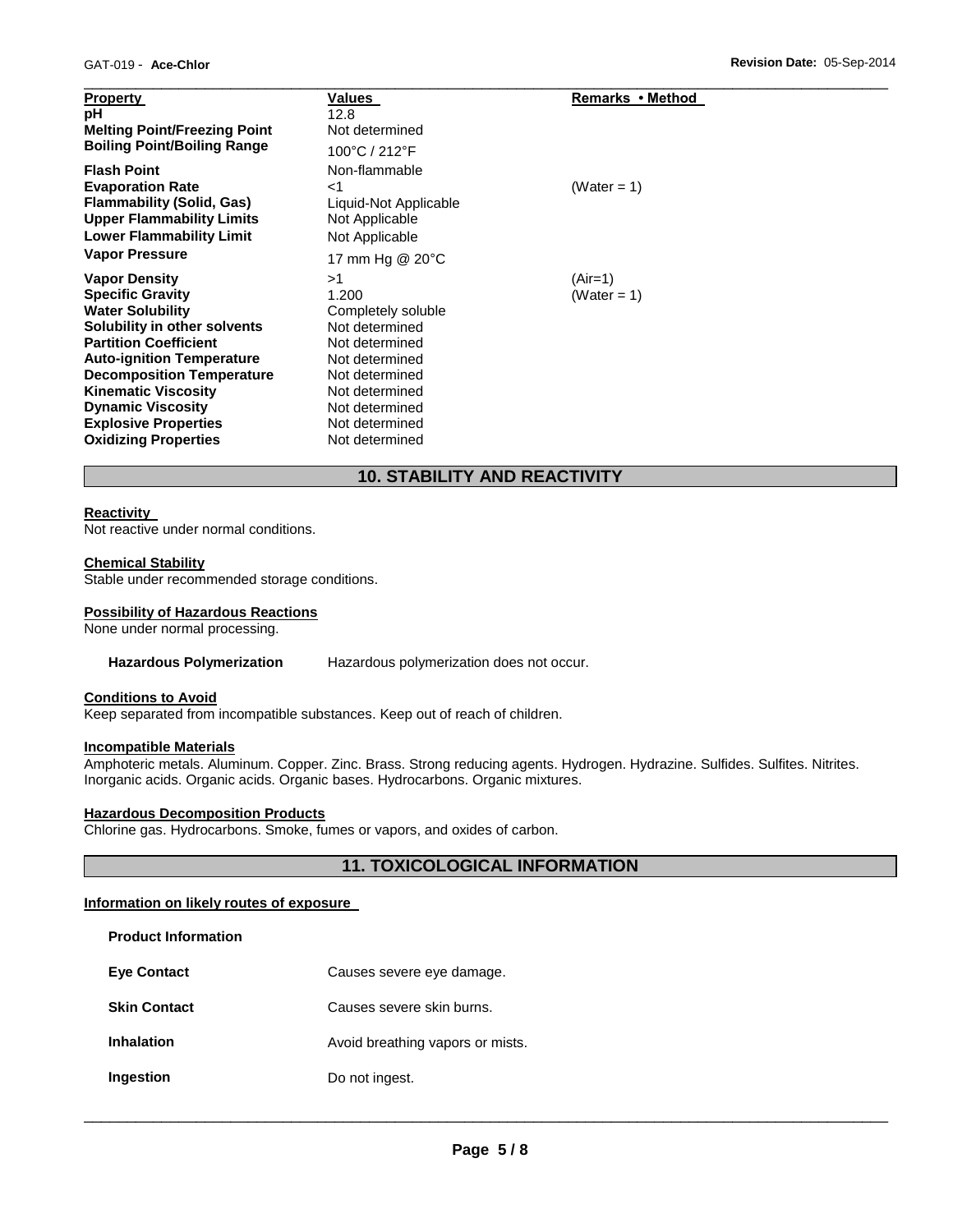#### \_\_\_\_\_\_\_\_\_\_\_\_\_\_\_\_\_\_\_\_\_\_\_\_\_\_\_\_\_\_\_\_\_\_\_\_\_\_\_\_\_\_\_\_\_\_\_\_\_\_\_\_\_\_\_\_\_\_\_\_\_\_\_\_\_\_\_\_\_\_\_\_\_\_\_\_\_\_\_\_\_\_\_\_\_\_\_\_\_\_\_\_\_ **Component Information**

| <b>Chemical Name</b>             | Oral LD50            | <b>Dermal LD50</b>       | <b>Inhalation LC50</b> |
|----------------------------------|----------------------|--------------------------|------------------------|
| Sodium hypochlorite<br>7681-52-9 | $= 8200$ mg/kg (Rat) | $>$ 10000 mg/kg (Rabbit) |                        |
| Sodium hydroxide                 |                      | $= 1350$ mg/kg (Rabbit)  |                        |
| 1310-73-2                        |                      |                          |                        |

# **Information on physical, chemical and toxicological effects**

**Symptoms** Please see section 4 of this SDS for symptoms.

# **Delayed and immediate effects as well as chronic effects from short and long-term exposure**

Carcinogenicity **Group 3 IARC** components are "not classifiable as human carcinogens".

| <b>Chemical Name</b>     | ACGIH<br>A. | <b>IARC</b> | <b>NTP</b><br>. | <b>OSHA</b> |
|--------------------------|-------------|-------------|-----------------|-------------|
| Sodium hypochlorite      |             | Group 3     |                 |             |
| 7004<br>ro c<br>681-52-9 |             |             |                 |             |

**Legend** 

*IARC (International Agency for Research on Cancer)*

*Group 3 IARC components are "not classifiable as human carcinogens"* 

# **Numerical measures of toxicity**

Not determined

# **12. ECOLOGICAL INFORMATION**

# **Ecotoxicity**

Very toxic to aquatic life with long lasting effects.

# **Component Information**

| <b>Chemical Name</b> | Algae/aquatic plants    | <b>Fish</b>                     | <b>Toxicity to</b> | <b>Crustacea</b>            |
|----------------------|-------------------------|---------------------------------|--------------------|-----------------------------|
|                      |                         |                                 | microorganisms     |                             |
| Sodium hypochlorite  | 0.095: 24 h Skeletonema | $0.06 - 0.11$ : 96 h Pimephales |                    | 2.1: 96 h Daphnia magna     |
| 7681-52-9            | costatum mg/L EC50      | promelas mg/L LC50 flow-        |                    | mg/L EC50 0.033 - 0.044: 48 |
|                      |                         | through 4.5 - 7.6: 96 h         |                    | h Daphnia magna mg/L        |
|                      |                         | Pimephales promelas mg/L        |                    | EC50 Static                 |
|                      |                         | LC50 static 0.4 - 0.8: 96 h     |                    |                             |
|                      |                         | Lepomis macrochirus mg/L        |                    |                             |
|                      |                         | LC50 static 0.28 - 1: 96 h      |                    |                             |
|                      |                         | Lepomis macrochirus mg/L        |                    |                             |
|                      |                         | LC50 flow-through 0.05 -        |                    |                             |
|                      |                         | 0.771: 96 h Oncorhynchus        |                    |                             |
|                      |                         | mykiss mg/L LC50 flow-          |                    |                             |
|                      |                         | through 0.03 - 0.19: 96 h       |                    |                             |
|                      |                         | Oncorhynchus mykiss mg/L        |                    |                             |
|                      |                         | LC50 semi-static 0.18 - 0.22:   |                    |                             |
|                      |                         | 96 h Oncorhynchus mykiss        |                    |                             |
|                      |                         | mg/L LC50 static                |                    |                             |
| Sodium hydroxide     |                         | 45.4: 96 h Oncorhynchus         |                    |                             |
| 1310-73-2            |                         | mykiss mg/L LC50 static         |                    |                             |

# **Persistence/Degradability**

Not determined.

#### **Bioaccumulation**

Not determined.

**Mobility**

Not determined

# **Other Adverse Effects**

Not determined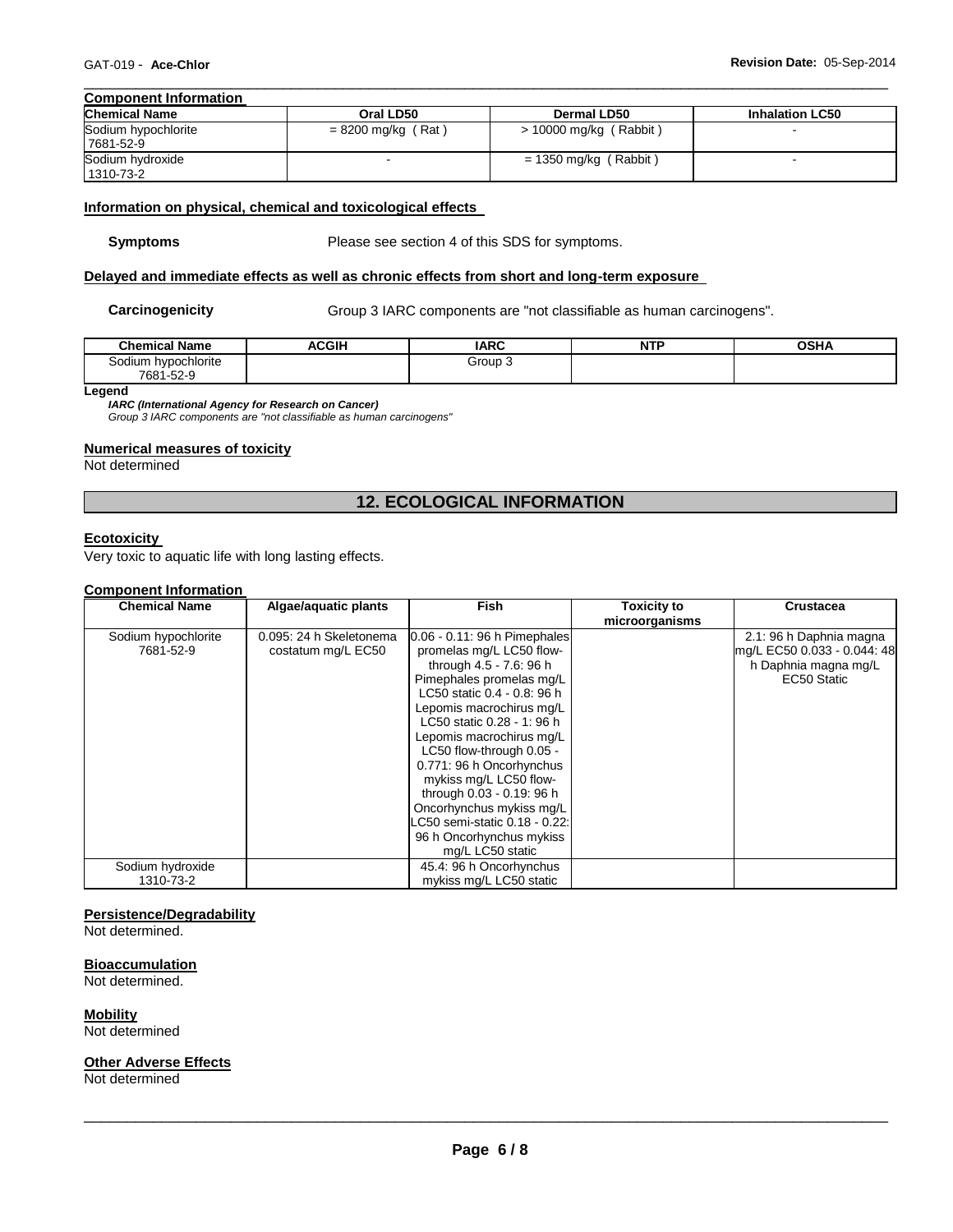# \_\_\_\_\_\_\_\_\_\_\_\_\_\_\_\_\_\_\_\_\_\_\_\_\_\_\_\_\_\_\_\_\_\_\_\_\_\_\_\_\_\_\_\_\_\_\_\_\_\_\_\_\_\_\_\_\_\_\_\_\_\_\_\_\_\_\_\_\_\_\_\_\_\_\_\_\_\_\_\_\_\_\_\_\_\_\_\_\_\_\_\_\_ **13. DISPOSAL CONSIDERATIONS**

# **Waste Treatment Methods**

| <b>Disposal of Wastes</b>     | Disposal should be in accordance with applicable regional, national and local laws and<br>regulations. |
|-------------------------------|--------------------------------------------------------------------------------------------------------|
| <b>Contaminated Packaging</b> | Disposal should be in accordance with applicable regional, national and local laws and<br>regulations. |

## **California Hazardous Waste Status**

| <b>Chemical Name</b> | California Hazardous Waste Status |
|----------------------|-----------------------------------|
| Sodium hvdroxide     | Toxic                             |
| 1310-73-2            | Corrosive                         |

# **14. TRANSPORT INFORMATION**

| Please see current shipping paper for most up to date shipping information, including<br><b>Note</b><br>exemptions and special circumstances. |                                                             |
|-----------------------------------------------------------------------------------------------------------------------------------------------|-------------------------------------------------------------|
| <b>DOT</b>                                                                                                                                    |                                                             |
| <b>UN/ID No</b>                                                                                                                               | <b>UN1791</b>                                               |
| <b>Proper Shipping Name</b>                                                                                                                   | Hypochlorite solutions                                      |
| <b>Hazard Class</b>                                                                                                                           | 8                                                           |
| <b>Packing Group</b>                                                                                                                          | Ш                                                           |
| <b>IATA</b>                                                                                                                                   |                                                             |
| <b>UN/ID No</b>                                                                                                                               | <b>UN1791</b>                                               |
| <b>Proper Shipping Name</b>                                                                                                                   | Hypochlorite solutions                                      |
| <b>Hazard Class</b>                                                                                                                           | 8                                                           |
| <b>Packing Group</b>                                                                                                                          | Ш                                                           |
| <b>IMDG</b>                                                                                                                                   |                                                             |
| <b>UN/ID No</b>                                                                                                                               | <b>UN1791</b>                                               |
| <b>Proper Shipping Name</b>                                                                                                                   | Hypochlorite solutions                                      |
| <b>Hazard Class</b>                                                                                                                           | 8                                                           |
| <b>Packing Group</b>                                                                                                                          | Ш                                                           |
| <b>Marine Pollutant</b>                                                                                                                       | This material may meet the definition of a marine pollutant |

# **15. REGULATORY INFORMATION**

# **International Inventories**

Not determined

# **US Federal Regulations**

# **CERCLA**

| Chemical Name       | <b>Hazardous Substances RQs</b> | <b>CERCLA/SARA RQ</b> | <b>Reportable Quantity (RQ)</b> |
|---------------------|---------------------------------|-----------------------|---------------------------------|
| Sodium hypochlorite | 100 <sub>lb</sub>               |                       | RQ 100 lb final RQ              |
| 7681-52-9           |                                 |                       | RQ 45.4 kg final RQ             |
| Sodium hydroxide    | 000 lb                          |                       | RQ 1000 lb final RQ             |
| 1310-73-2           |                                 |                       | RQ 454 kg final RQ              |

# **SARA 313**

Section 313 of Title III of the Superfund Amendments and Reauthorization Act of 1986 (SARA). This product does not contain any chemicals which are subject to the reporting requirements of the Act and Title 40 of the Code of Federal Regulations, Part 372